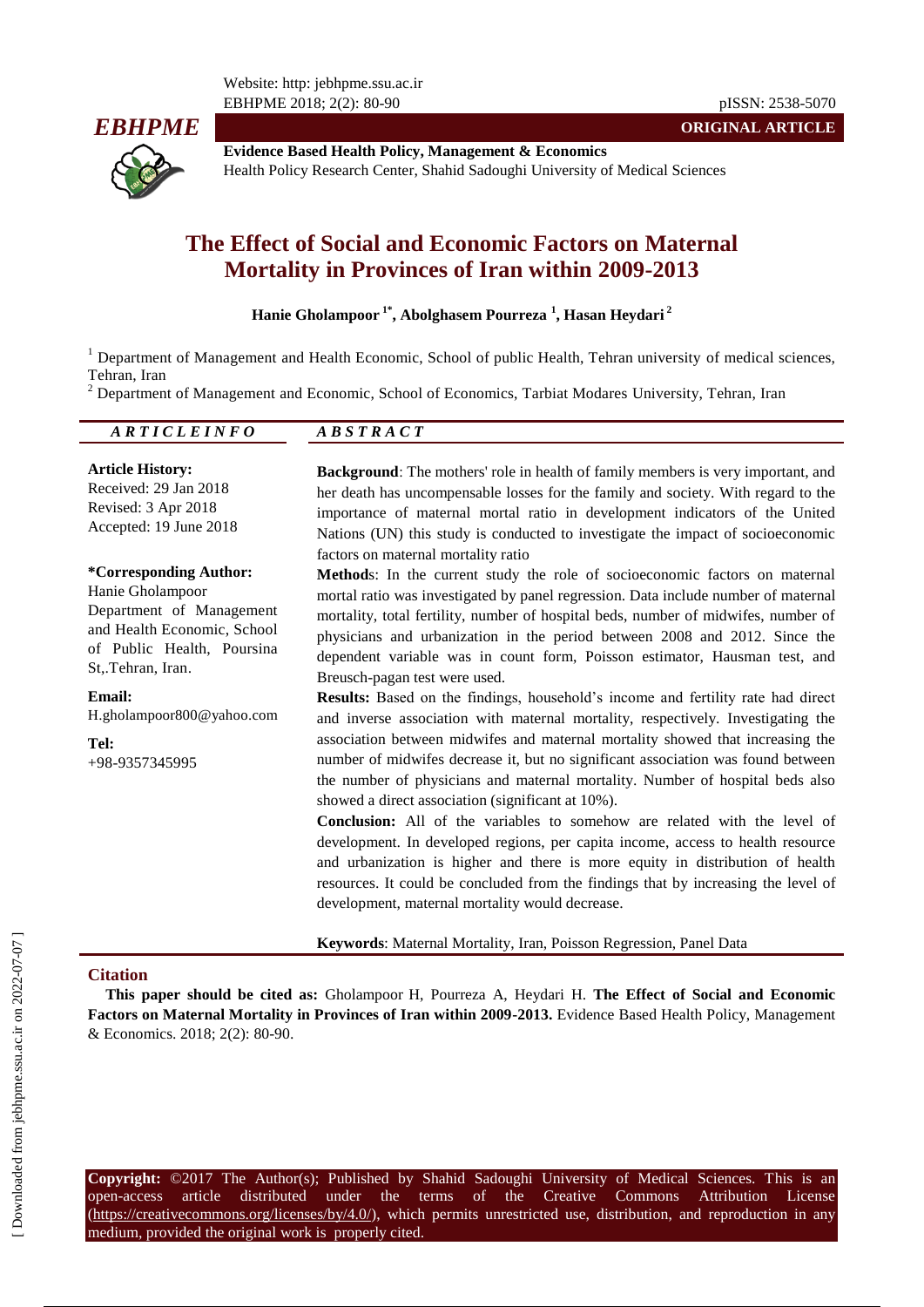### **Introduction**

Maternal mortality is one of the major threatening dangers to human life that has caused many deaths over the years (1). A mother's death cannot be merely regarded as death of one person, yet, it implies the death and disability of a family as well as a society (2). Promoting maternal health is regarded as an essential part of health care. In the early years of the establishment of the health system Iran, the health of pregnant mothers, as a vulnerable group, was specially taken into consideration by policy makers of health programs (3).

At the beginning of this century, 189 countries committed to implement the Millennium Development Goals. These goals included eight objectives (objective 5 involved maternal health), according to which the maternal mortality rate was considered in order to measure progress rate towards this goal (4). According to definition proposed by the World Health Organization, maternal mortality can refer to the death of a woman during pregnancy up to 42 days after delivery, regardless of the duration and site of the pregnancy, due to any reasons related to or exacerbated by the pregnancy or its management (5).According to the World Health Organization (WHO) in 2014, mothers' deaths in developing countries are 18 times higher than in developed countries. (6)

Regarding the United Nations' Millennium Development Goals (MDGs), maternal mortality rate should be reduced up to 75% by 2015 compared to its basic level in 1990 (7), while this figure was reduced only up to 5% by 2005 (8). Per year, 600,000 mothers die as a result of pregnancy and childbirth complications in all over the world. Out of the all maternal mortalities in the world, 4000 cases were reported in the developed countries and 596,000 cases were in the developing countries. It is possible to reduce the number of maternal mortalities to a significant extent by adopting appropriate measures as well as taking adequate proceedings in the course of pregnancy and delivery.

Investing in better maternal health not only improves the mother's health and the family, but also increases the number of women productive of workforce and improves the economic status of the society and country. There are some complications of pregnancy and childbirth that cannot be treated that is to say that per year, 20 to 10 million women do not seem to be able to support themselves and their families (9).

Today, providing health of a mother and a child can be regarded as a main goal for social and economic development of society. Women comprise almost 50% of the human resources of each society who play an important role as a mother and a wife in maintaining the warmth of the family. Moreover, they have an important status in the development of social, economic, cultural and educational factors. Therefore, Putting efforts into increasing their health level are considered as priorities of the health programs (9).

Reducing mortality rate among mothers needs to be given great prominence due to several reasons, including the fact that other development projects, such as reducing child mortality and ensuring their primary education, depend upon it. These are mothers who care about their children's health and encourage them to go to school, though the reduction in maternal mortality rate is apparently a difficult task requiring prenatal care, a widespread reform of the health system in countries where their health care services are not desirable. It is worth mentioning that the "Maternal Mortality Rate" (MMR) can not be taken into account as only a health indicator. This indicator is of great significance so as the World Bank considers it as one of the "development indicators" (2), which is due to the fact that a decrease in MMR indicates the existence of an expanded medical system, advanced hospitals, extensive roads, existence of ambulances all over the country, etc. More importantly, it can imply that all people have access to these facilities. No country can improve this indicator by simply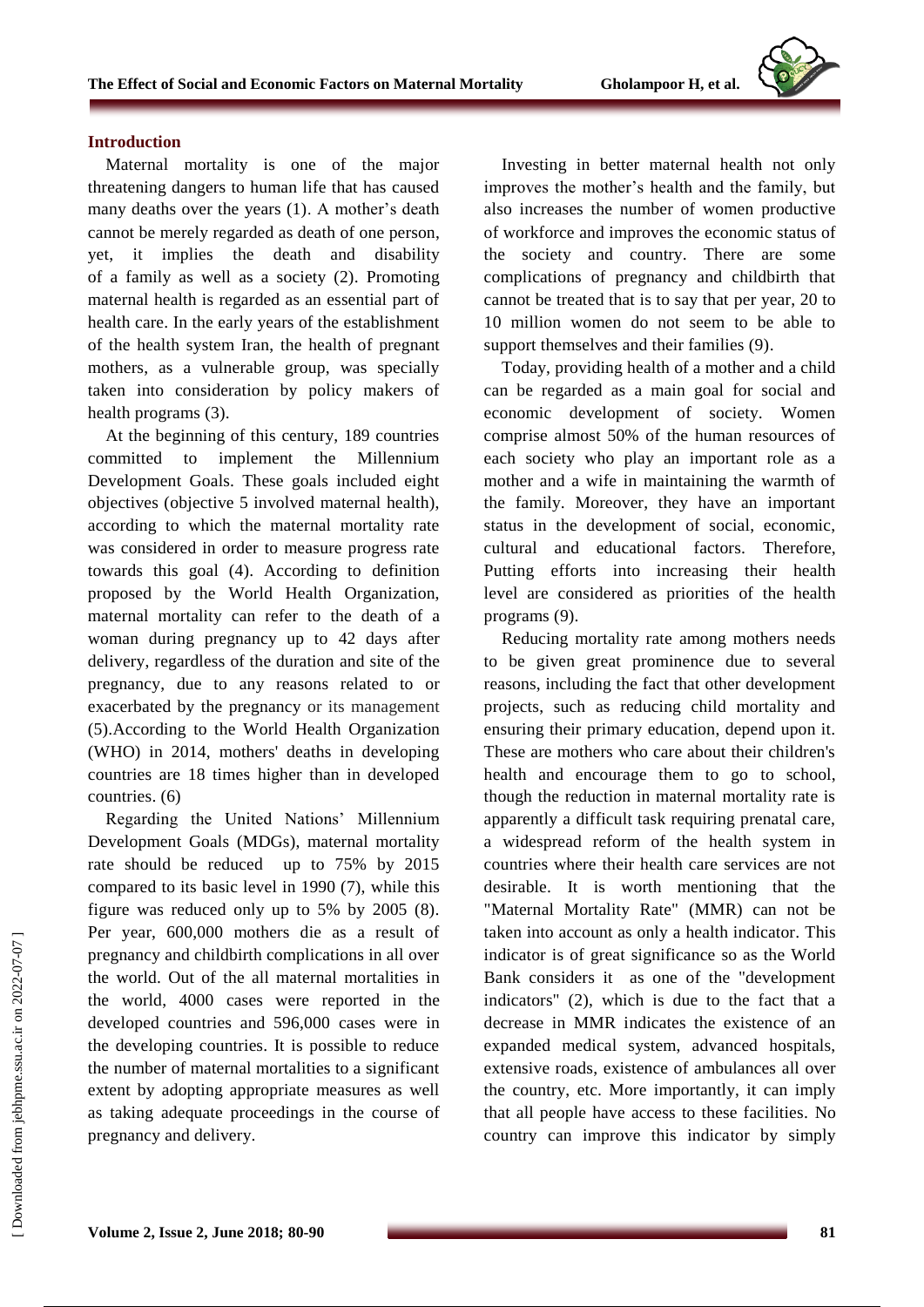upgrading a part of the health system (for instance, hospitals of several big cities hospitals).

MMR caused by pregnancy and delivery complications is regarded as one of the most important indicators of the development of countries. Undoubtedly, this index is a function of the literacy status, network of rural roads, access to medical emergencies, the cost of health services, the existence of telecommunication networks, household income, etc.

In Iran, MMR is 21 per 100,000 (this statistics is related to 2013), that is to say in every 100,000 pregnancies, 21 cases result in death of a pregnant woman. This figure is not an appropriate statistic compared to that of the European countries (4-6 per 100,000). However, it should be noted that even in the United States of America, MMR, like Iran, is 21 per 100,000 (10).

Despite the fact that MMR is declining in Iran, death in pregnancy remains a serious threat to the pregnant mothers in Iran. Reports of Ministry of Health demonstrate that the highest MMR was observed in the provinces of Sistan and Baluchestan and south of Kerman in such a way that it has been really hard to transfer mothers to the health centers or that the people of those regions had the culture of delivery at home, though, within last year, in some of the provinces, such as [Kohgiluyeh and Boyer-Ahmad](https://en.wikipedia.org/wiki/Kohgiluyeh_and_Boyer-Ahmad_Province) , even a single case of maternal mortality has not been reported. As a matter of fact, in such cities as Tehran, due to better access to health facilities, the mortality status of pregnant mothers has been demonstrated to be better compared to other cities of Iran (11).

Within the past few years, Iran has achieved significant gains in regard to reducing maternal mortality and currently, maternal mortality reduction programs are known as a global activity so as over the past 10 years, 80% of maternal mortality has been reduced (12), though this rate, particularly in such provinces as Sistan and Baluchestan, is still higher in comparison with the goals set by the World Health Organization (13). The different MMR reported in different regions has made health policymakers sensitive to factors affecting maternal mortality in different regions so as they seek to investigate the reasons in regard to creating these differences. Although the death of the pregnant mother is depicted as an unfortunate, unpleasant and preventable event, the share of social and economic factors leading to this event in the provinces of Iran has not been evaluated on macro levels. One of the best ways to reduce them is to examine the influential factors on maternal mortality. In this regard, the present study aimed to investigate the macro level of the most important social and economic factors affecting maternal mortality in the provinces of Iran through econometric method.

## **Materials and Methods**

The present panel study is a descriptiveanalytic one that was carried out using documentary and library data via the panel data econometric method. The statistical population of this study included all provinces of Iran within 2009-2013. Since the data in this study was collected at a macro level, sampling was not necessitated. The indicators applied in this study consisted of number of maternal mortalities, fertility rate, number of hospital beds, number of midwives, number of physicians, per capita income of the provinces, and urbanization rate. The data related to the maternal mortality and fertility rate were obtained by referring to the [Mother's and Baby's Health Department](http://www.poliambulanza.it/en/departments-and-operating-units/mothers-and-babys-health-department) of Ministry of Health and Medical Education; data regarding number of midwives, number of physicians and number of hospital beds were collected by referring to the Statistics and Information Technology center of Health Ministry, and information on the urbanization rate and per capita income of the provinces were extracted from the Statistical Yearbook of Statistics Center of Iran. It should be mentioned that in this study, to obtain the per capita income variable, the per capita GPD variable was used which shows the development rate of each province. Furthermore, the number of beds in this study refers to the number of active hospital beds in each province, which is equal to the total beds in public, private,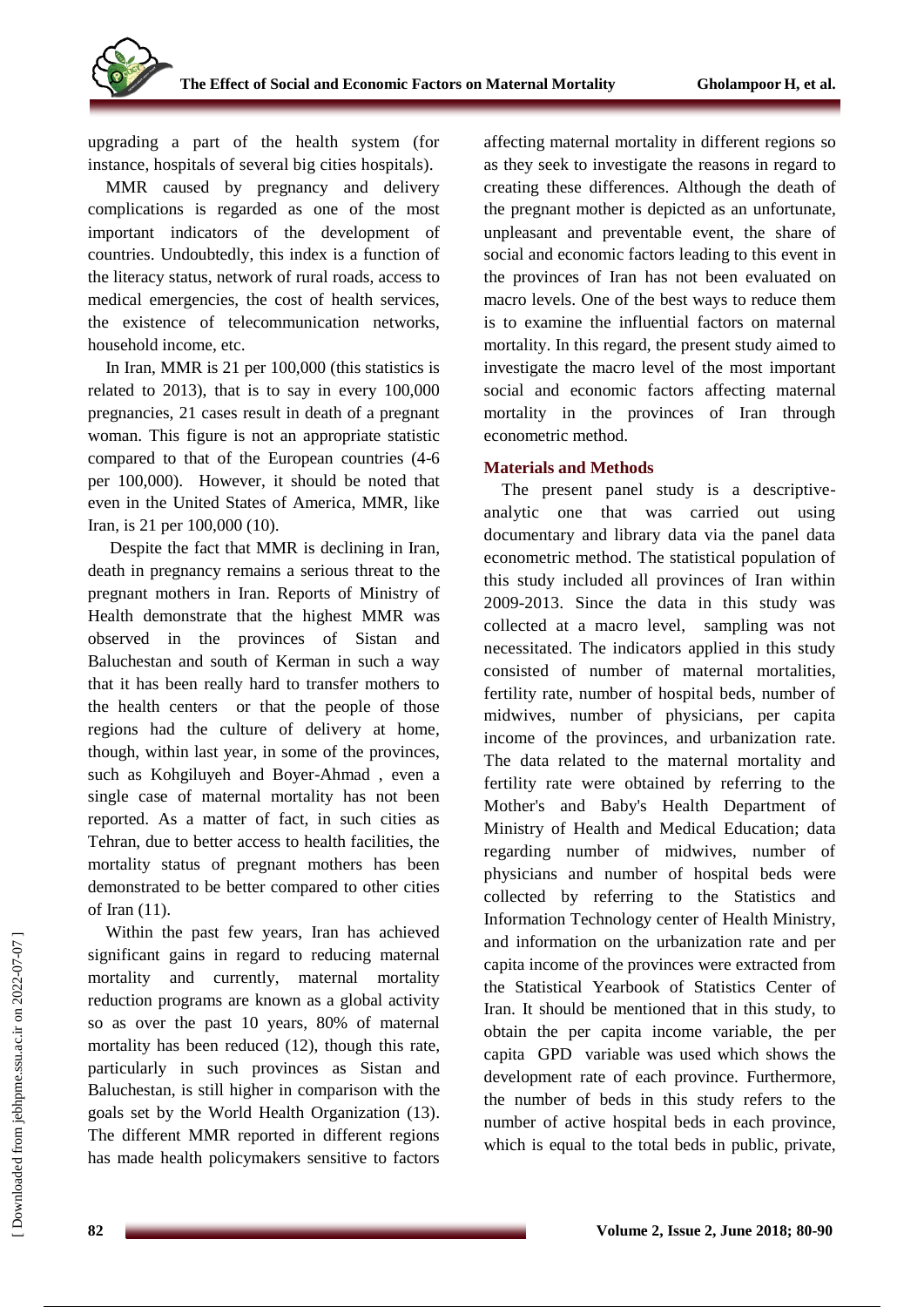social security and military hospitals. The inclusion criteria consisted of being the subspecies of Iran's provinces whereas exclusion criteria involved non-availability of required data in the years under examination. In the case of Alborz Province (separated from Tehran province), in order to collect data related to the years before separation, data ratio were linearly used in the years after the separation.

In this study, maternal mortality was assessed as a dependent variable and mean household income, number of doctors, number of midwives, number of hospital beds, fertility rate, urbanization and population were considered as independent variables.

Regarding panel data, if the number of individual units is higher than the study period  $(N > T)$ , as in the present study, a serial autocorrelation could be expected. Therefore, the Weldrige serial auto-correlation test was used in order to analyze the serial auto-correlation. The Weldrige test statistic was equal to 0.255 (significance of 0.6190), and therefore it can be concluded that no serial auto-correlation exist in the interfering components of study.

In order to determine the explanatory variables, the findings of previous studies were used to identify the most important factors contributing to maternal mortality in Iran. In the next step, the econometric model was specified.

The primary econometric model of the effective factors on maternal mortality is as follows:

 $MMR = f (pop, eco, h)$ 

In this model, MMR symbol indicates the maternal mortalities in each province, pop expresses demographic factors, eco represents economic factors, and h refers to health and medical factors.

In the current study, the influential factors entailed number of people living in cities in a specific region and the fertility rate as demographic factors, per capita Gross domestic product (GDP) in each province as an economic factor as well as number of physicians, number of hospital beds and number of midwives as health and medical factors.

In general, maternal mortality is affected by the following factors on a macro level:

 $MMR = f(dev, urb, fer, phy, mw, pop, resid)$ 

In this model, six variables of GDP, urbanization ratio, fertility rate, number of physicians, number of midwives were taken into account as independent variables and maternal mortality was evaluated as a dependent variable.

The below Table demonstrates the symbols used for the mentioned variables.

### **Statistical Function**

If y is the dependent variable (maternal mortality) and x is the matrix of independent variables and Θ is the matrix of coefficients of independent variables, the Poisson form of study function is as follows:

 $log(E(Y|\mathbf{x})) = \boldsymbol{\theta}'\mathbf{x}$ .

Having the  $\Theta$  parameter as well as the x matrix, we can change the pattern after transforming the study function into a figure form**:**

 $E(Y|\mathbf{x}) = e^{\theta' \mathbf{x}}$ .

The above pattern has the same form as the maximum likelihood functions and, thus its estimator acts similar to that of the maximum likelihood functions. The pattern of the present study, according to the above formulas, is as follows, in which, the index "it" represents the panel pattern of this study:

 $E(Y|x)=e^{-(B_0 + B_0urb + B_0f) + (B_0 + B_1)pt + (B_0 + B_1)gt + (B_0 + B_1)gt + (B_0 + B_1)gt + (B_0 + B_1)gt + (B_0 + B_1)gt + (B_0 + B_1)gt + (B_0 + B_1)gt + (B_0 + B_1)gt + (B_0 + B_1)gt + (B_0 + B_1)gt + (B_0 + B_1)gt + (B_0 + B_1)gt + (B_0 + B_1)gt + (B_0 + B_1)gt + (B_0 + B_1)gt + (B_0 + B_1)gt + (B_0 + B_1)gt +$ B income )<br>6 it

In this study, to develop a relationship between the variables, we first examined the existence of panel effects via Hausman test as well as the fixed or random effects via Breusch-Pagan test in the pattern. Model estimation was performed using random effects regression after determining the type of effect using linear regression of panel data.

The null hypothesis in the Breusch-Pagan Pagan test is the existence of the panel effects measured by  $\gamma^{\gamma}$  statistic. If this test demonstrates a significance level of higher than 0.05, it means that the study pattern has panel effects and the estimator has a panel form. Moreover, Hausman test was used to examine the fixed and random effects in the model. For this purpose, the model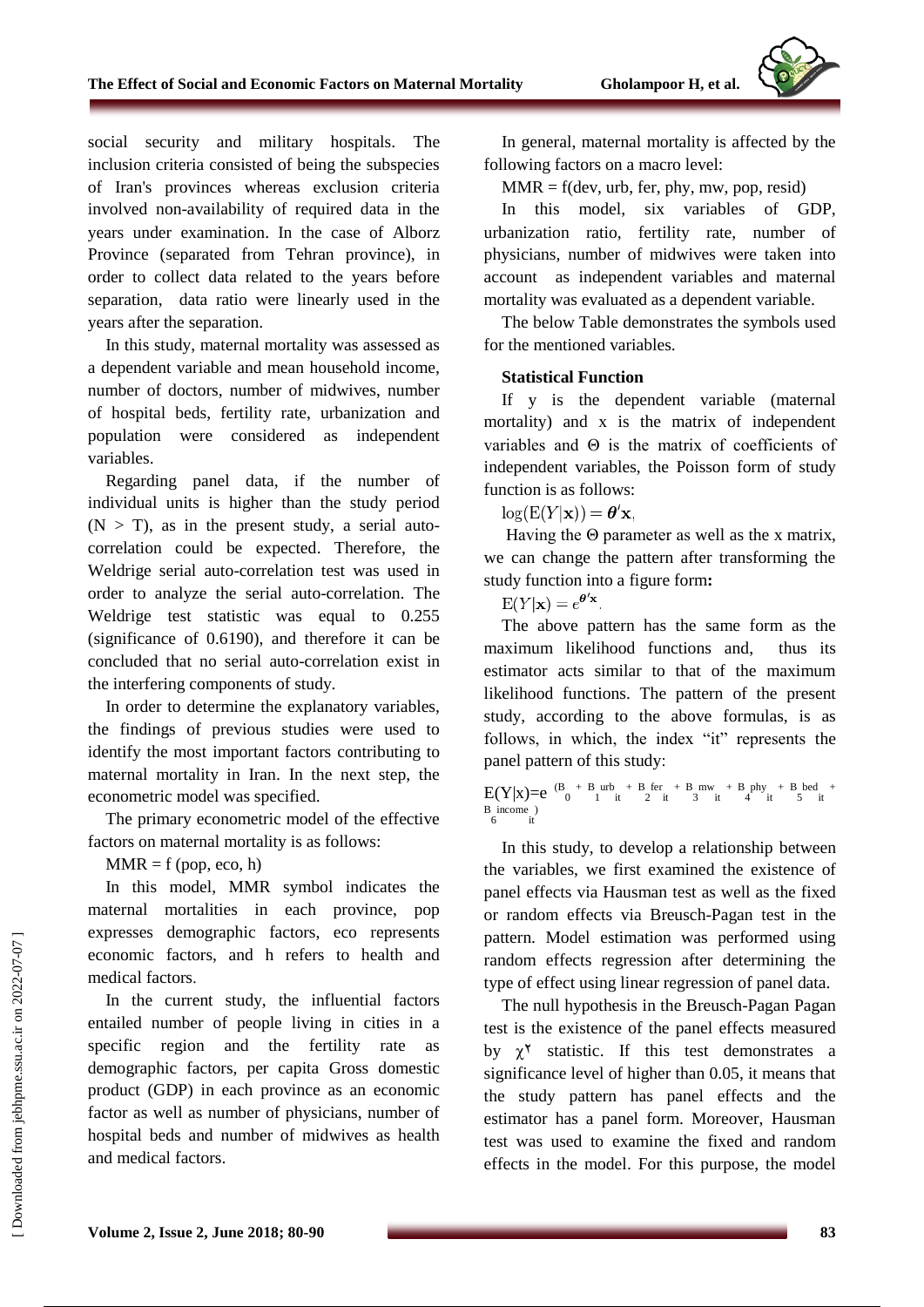was first estimated with random effects, and then, Hausman test was performed on the model. The null hypothesis in the Hausman test reflects the presence of random effects. If the null hypothesis is not rejected, then it can be stated that the model has random effects (14).

Finally, after determining the type of the estimator, the study pattern was estimated using the above mentioned tests. In addition, loglikelihood test was applied to assess the goodness of fit. Serial auto-correlation was also studied in the model.

Since the study data were panel-based, Watson's camera test could not be used to investigate the serial auto-correlation. As a result, the tests similar to serial auto-correlation analysis were used that were designed for the panel data. Waldridge test was considered as the proper test for this study. Null hypothesis of this test is absence of serial auto-correlation in interfering components), and if the null hypothesis is rejected, estimating the study pattern does not face the problem of autocorrelation (15).

Ultimtely, the model was estimated using the Poisson panel regression and random effects in the Stata software (version 13).

Further, in the current study all ethical issues were observed based on the Helsinki Declaration.

### **Results**

### **Descriptive Findings**

Table 2 shows the descriptive information regarding MMR within 2009-2013. As the data in this table demonstrates, the lowest MMR was reported in 2012 and its highest rate was observed in 2009.

As the data in this table 3 demonstrates, the lowest number of births was reported in 2009 and its highest rate was observed in 2013.

Investigating mean MMR in provinces of Iran reveals that within the studied years, the highest MMR occured in Sistan and Baluchestan province , whereas the lowest rate was respectively observed in the provinces of Ilam, Gilan, Mazandaran, Chaharmahal and Bakhtiari, Southern Khorasan, Semnan, Qazvin, and Markazi. The results show that in all the years, the highest number of births occurred in Tehran province whereas the lowest rate was observed in Semnan province.

As the data in this table 4 demonstrates, the lowest number of physicians was reported in 2009 and its highest rate was observed in 2013.

According to the study results in regard to the mean number of physicians in all provinces, the highest numbers of physicians were reported in Tehran and Khorasan Razavi provinces respectively and the lowest numbers were in the provinces of Ilam, Gilan, Qom, Zanjan, respectively. As shown in Table 3, there is a significant difference in regard to the number of physicians in the years under examination. For instance, the mean number of physicians has dramatically increased in 2011, which can be related to the increase in the number of physicians registered in the family physician plan. As a matter of fact, the Ministry of Health has reported the statistics on the number of physicians registered in the family physician plan, while before 2013, only number of physicians working in the medical universities had been reported.

Table 5 shows the mean rate of urbanization in the provinces of Iran within 2009 and 2013, according to the lowest Mean Rate of Urbanization was reported in 2009 and its highest rate was observed in 2012. So that, the highest mean belonged to Qom province and the lowest rate was in Hormozgan province.

### **Analytical Findings**

First, the study pattern was estimated using Poisson panel regression. Then, using the Hausman and Breusch-Pagan tests, the fixed or random between-group effects as well as the panel effects were determined. Finally, using the proposed method, the pattern was estimated and goodness of fit coefficient was reported.

## **Determination of Panel between-group Effects**

Breusch-Pagan test was used in this regard. Null hypothesis in the Breusch-Pagan test is the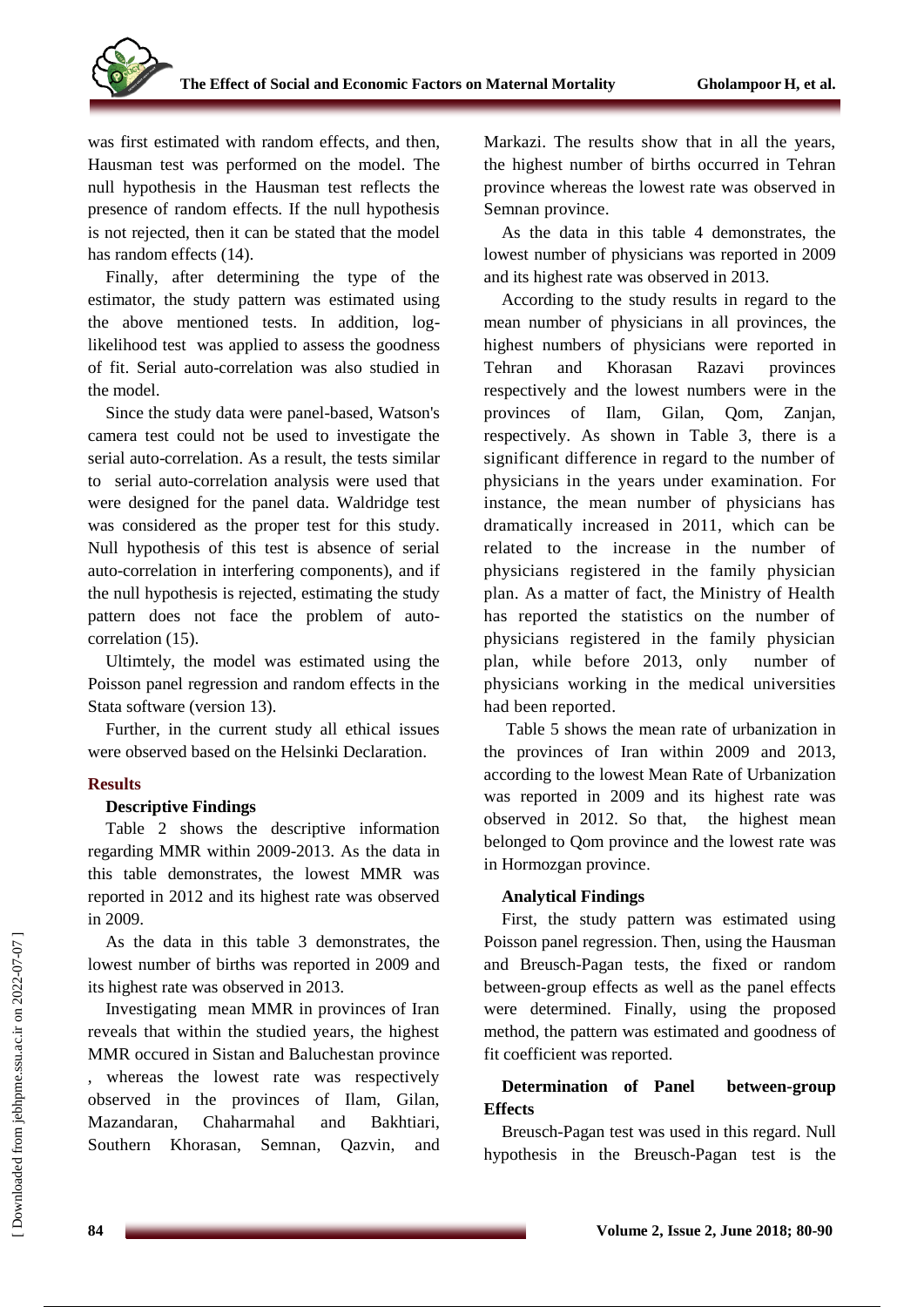

existence of the panel effects measured by  $\chi^{\gamma}$ statistic. If the significance level in this test is more than 0.05, it means that the study pattern has panel effects and the estimator has a panel form.  $\chi^{\gamma}$ coefficient in the above pattern is 2.20 with a significant value of 0.1380. As a result, the pattern under investigation in this study has panel effects and should be estimated in panel form.

## **Determination of fixed and random betweengroup effects**

The Hausman test was used to investigate the fixed and random effects in the model. For this purpose, first, the model was estimated via both fixed and random effects. Then the Hausman test was performed on the model. Null hypothesis in Hausman test is the presence of random effects and if null hypothesis is not rejected, it can be stated that the model has random effects. In this way, if the significance of the test is higher than 0.05, the study pattern will have random effects and estimator of fixed effects cannot be used. the computed statistic is smaller than the critical values (df  $= 4$ ) and the significance of null hypothesis is high which is equal to 0.2539. Therefore, null hypothesis of random effects can not be rejected. The results of the above diagnostic tests indicated that the study pattern should be estimated using the panel method and Poisson regression estimator via random effects.

As shown in Table 6, fertility rate, population and income, and the number of midwives have a significant relationship with the number of maternal mortalities. However, there was no significant relationship between number of physicians, number of hospital beds and urbanization. In addition, the fixed coefficient (intercept of model) in the above pattern was not significant,.

**Results of goodness of fit analysis of the pattern** 

In order to analyze goodness of fit in the panel data, that are estimated using Poisson estimator, the best test is the log-likelihood statistic (probability logarithm). The statistic is represented as a negative number and the closer it is to zero, the better the study pattern is. In the present study, the log likelihood was -216.85. Moreover, likelihood ratio statistic was 21.49.

Since the study data is panel-based, it is not possible to use the Watson Camera test. Therefore, the tests similar to serial auto-correlation analysis should be used that has been designed for the panel data. The appropriate test for this study is the Waldrige test. null hypothesis in this test is absence of serial auto-correlation, and if null hypothesis is rejected, the study pattern has serial auto-correlation model. In the present study, the Waldrige test statistic was 0.255 with a significance of 0.6910. Therefore, null hypothesis can not be rejected, and it can be said that there is no serial auto-correlation in the interfering components of the study.

**Table 1.** Demonstrating of the symbols of the maternal mortality variables.

| <b>Variable</b>                                                                                      | <b>Symbol</b> |
|------------------------------------------------------------------------------------------------------|---------------|
| the development level of the studied provinces and its desired index is GDP                          | Dev           |
| number of people living in cities across the country                                                 | Urb           |
| Fertility rate in all provinces of Iran                                                              | Fer           |
| number of physicians in all provinces of Iran                                                        | Phy           |
| number of midwives in all provinces of Iran                                                          | Mw            |
| The population of each province of Iran, which has entered the model as a control variable.          | Pop           |
| Because the population of different provinces of Iran is different, there is a potential increase in |               |
| the number of maternal moratalities in the most populated provinces.                                 |               |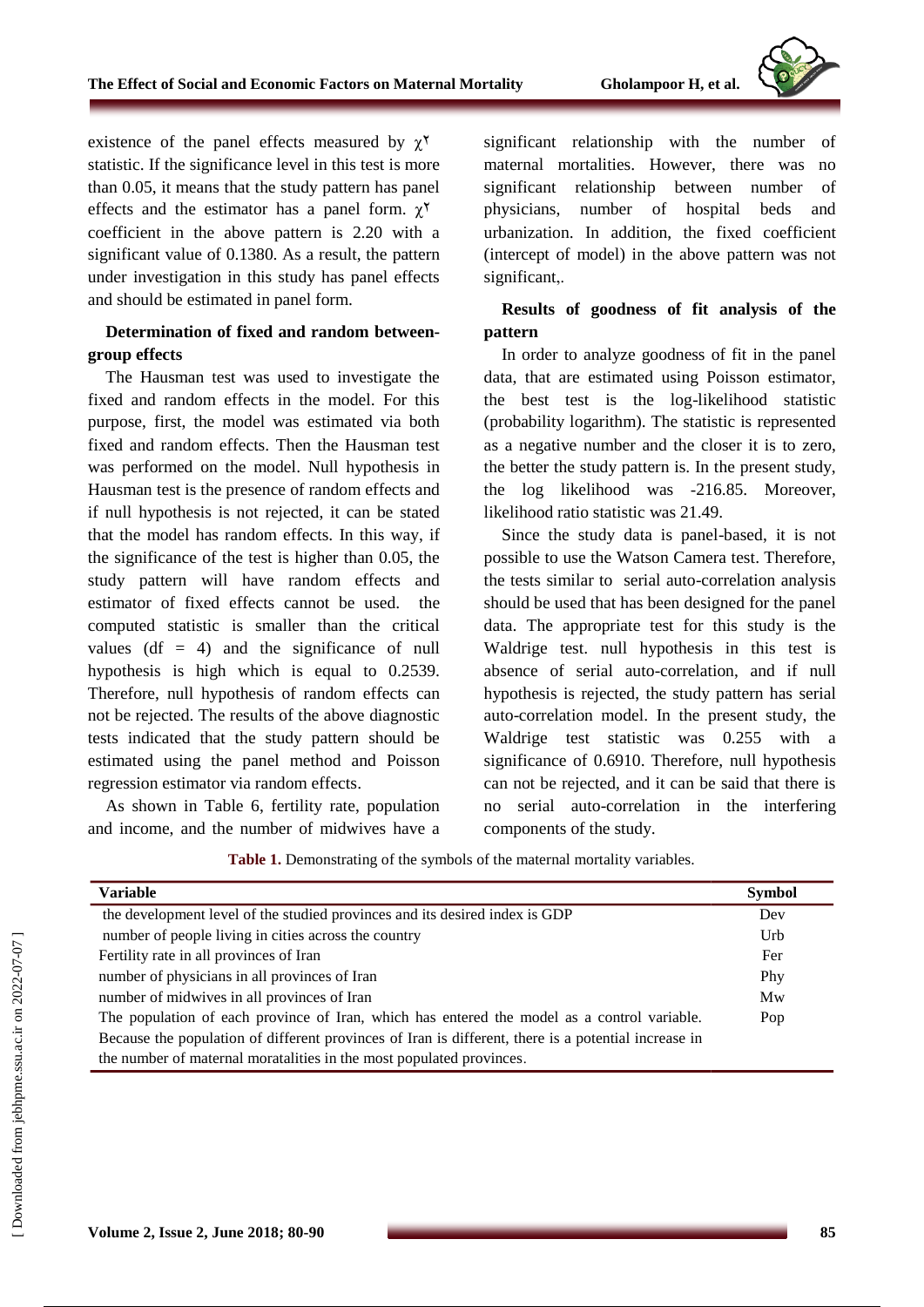| <b>Mean</b> | <b>Standard Deviation</b> | <b>Minimum</b>   | <b>Maximum</b> |
|-------------|---------------------------|------------------|----------------|
| 10.967      | 10.524                    | $\theta$         | 46             |
| 9.741       | 9.953                     |                  | 45             |
| 9.806       | 8.780                     | $\left( \right)$ | 40             |
| 9.096       | 10.270                    |                  | 44             |
| 9.516       | 11.054                    |                  | 42             |
|             |                           |                  |                |

**Table 2.** Descriptive information on MMR within 2009-2013

| <b>Table 3.</b> Statistics on the total number of births within 2009-2013 |  |
|---------------------------------------------------------------------------|--|
|                                                                           |  |

| Year | Mean     | <b>Standard Deviation</b> | <b>Minimum</b> | <b>Maximum</b> |
|------|----------|---------------------------|----------------|----------------|
| 2009 | 43338.87 | 39641.6                   | 8799           | 196112         |
| 2010 | 44951.53 | 41369.09                  | 9366           | 204208         |
| 2011 | 43985.23 | 37540.93                  | 9372           | 174857         |
| 2012 | 44588.03 | 38013.59                  | 9574           | 177129         |
| 2013 | 45860.94 | 38822.41                  | 9767           | 178832         |

**Table 4.** The mean number of physicians in provinces of Iran within 2009-2013

| Year | Mean     | <b>Standard Deviation</b> | <b>Minimum</b> | <b>Maximum</b> |
|------|----------|---------------------------|----------------|----------------|
| 2009 | 464.206  | 364.393                   | 77             | 1535           |
| 2010 | 669.533  | 820.554                   | 50             | 3909           |
| 2011 | 491      | 360.753                   | 122            | 1690           |
| 2012 | 480.677  | 306.388                   | 124            | 1248           |
| 2013 | 1103.839 | 1078.119                  | 114            | 5704           |

|  |  |  |  | <b>Table 5.</b> Mean Rate of Urbanization in Provinces of Iran within 2009-2013 |
|--|--|--|--|---------------------------------------------------------------------------------|
|  |  |  |  |                                                                                 |

| Year | <b>Mean</b> | <b>Standard Deviation</b> | <b>Minimum</b> | <b>Maximum</b> |
|------|-------------|---------------------------|----------------|----------------|
| 2009 | 0.6117      | 0.1224                    | 0.4579         | 0.9259         |
| 2010 | 0.6263      | 0.1229                    | 0.4711         | 0.9391         |
| 2011 | 0.6534      | 0.1217                    | 0.4907         | 0.9512         |
| 2012 | 0.6613      | 0.1214                    | 0.4964         | 0.9530         |
| 2013 | 0.6603      | 0.1687                    | 0.0152         | 0.9775         |

**Table 6.** Estimation results of the study pattern using Poisson panel regression and random effects

| Name of variable        | <b>Coefficient</b> | <b>Standard</b><br>deviation | Z<br><b>Statistic</b> | significance | Lower<br>limit  | <b>Upper</b><br>limit |
|-------------------------|--------------------|------------------------------|-----------------------|--------------|-----------------|-----------------------|
| Urbanization            | $-0.12650$         | 0.89371                      | $-0.14$               | 0.887        | $-1.87816$      | 1.62514               |
| Fertility rate          | 0.00004            | $6.95*10^{06}$               | 6.29                  | 0.000        | 0.00003         | 0.00005               |
| Number of hospital beds | 0.00011            | 0.00006                      | 1.67                  | 0.096        | $-0.00002$      | 0.00024               |
| Number of midwives      | $-0.00046$         | 0.0002558                    | $-1.81$               | 0.070        | $-0.00096$      | 0.00003               |
| number of physicians    | $-0.00006$         | 0.00005                      | $-1.18$               | 0.239        | $-0.00018$      | 0.00004               |
| <sub>1</sub> ncome      | $-0.000157$        | $-0.0000545$                 | 2.76                  | 0.006        | 0.0000437       | 0.000257              |
| Population              | 0.00056            | 0.00019                      | 2.91                  | 0.004        | 0.00094         | 0.00018               |
| Fixed component         | $-1.57*10^{09}$    | $1.80*10^{09}$               | $-0.87$               | 0.384        | $-5.10*10^{09}$ | $1.97*10^{09}$        |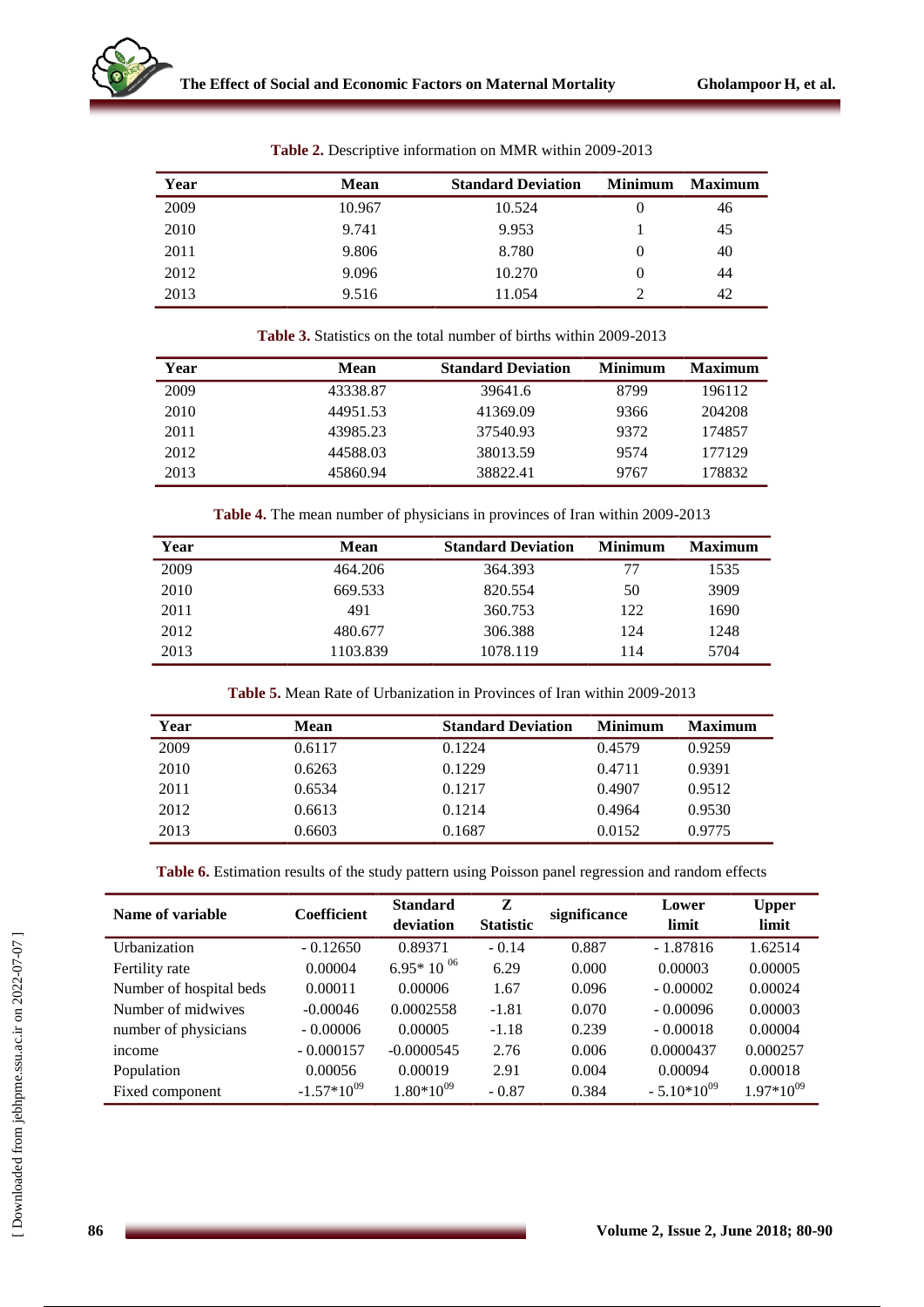

#### **Discussion**

The study results demonstrated a negative significant relationship (at level of 10%) between mean household income and maternal mortality. Household income level may have an impact on maternal mortality in regard to many aspects: For instance, increased household income will result in families' having more financial access to better delivery services using expensive and luxurious delivery services. More use of these services can lead to a reduction in maternal mortality in more affluent households (16).

Since the public health and environmental health indicators seem to benefit from better conditions in more developed regions, income can be considered as a criterion regarding the development of households. In regions where public and environmental health indicators are better, maternal mortality will be lower.

Various studies have shown that fertility rate in households with higher incomes are lower. Such families are less likely to have a baby, and as fertility decreases, maternal mortality is likely to decrease, as well. On the other hand, findings of different studies have revealed that in regions in which their economic system is more based on the agricultural economy, fertility rate also increases, because in these families, children are more considered as workforce and, accordingly, such families have more inclination to give birth to a baby. As a result, households' income rate in these economies is lower compared to industrial and service economies (17,18). The level of education in high-income families is generally higher (19). Due to their higher levels of literacy, these households have a better understanding of their health that is to say they better understand health messages, and thus, maternal mortality decreases in these families (20, 9). In an ecological study conducted in Columbia, Cardenas et al. (21), concluded that poverty can be regarded as one of the reasons for the increase in MMR. They used two variables of absolute poverty and household income in order to investigate the poverty index, both of which demonstrated a relationship with maternal mortality. Moreover, Anandelakshami (22) conducted a study in India in 1993, who reported a negative relationship between maternal mortality and income.

In the present study, no significant relationship was detected between urbanization ratio and maternal mortality. Results of various studies have indicated that increased urbanization can lead to decreased maternal mortality since access to services increases in regard to health and safe delivery (23).

Moreover, the income and education status of people living in cities is generally better than those in the rural regions, and thus, MMR in cities should be lower than that of the rural areas. However, the inverse relationship between urbanization and maternal mortality has not been confirmed in the present study, which can be related to that in this study pattern, household income rate as an income indicator and number of physicians, midwives, and hospital beds as access indicator to health services have been entered to the pattern, and thus, the mediating factors causing an inverse relationship between urbanization and maternal mortality have been practically eliminated. It is worth mentioning that the marginal effect should also be taken into account. As urbanization rate increases, migrations from villages to cities and marginalization will also increase, and health conditions may get extremely bad so as even MMR in cities get higher compared to that of the villages (24,25). In another study conducted in Ghana in relation to the impact of migration from villages to cities, Rokichi et al. (24), concluded that fertility rate in migrant households had risen leading to an increase in mortality rate of children. For instance, this issue should be given more prominence in Indonesia which has a more immigration rate from villages to cities (26). Sinq et al. (25), obtained similar findings in 2009 in the United States. Indeed, they concluded that rate of mortality causes in rural areas are higher than that of urban areas and it also increases in city margins compared to the villages which can be due to the poverty. Kumarzamen (27) in a study carried out among low-income countries, found similar outcomes as that the mortality of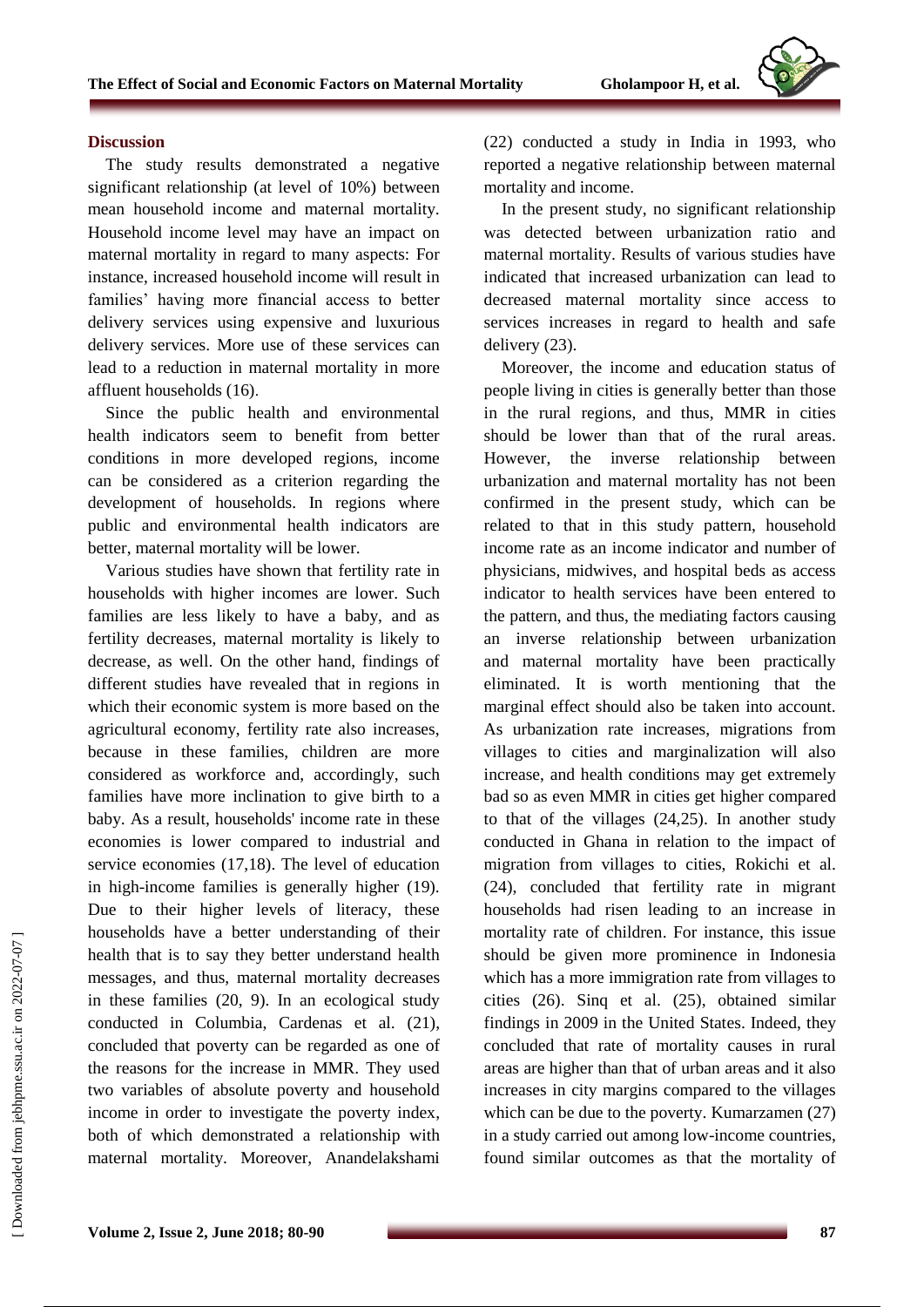children and mothers in rural and urban areas are not significantly different. Hosseini Chavoshi (23) showed that the rate of infant death was reported to be higher in rural areas of Iran in comparison with the urban areas. In line with these findings, Fink et al. (28), investigated children's mortality and health indicators in a demographic survey studying 74 developing countries, and found that both indicators were more reported in rural areas rather than urban areas (28).

The findings of the present study showed a negative relationship between the number of midwives and maternal mortality, whereas no significant relationship was demonstrated between number of physicians and maternal mortality. Furthermore, the relationship between number of hospital beds and maternal mortality was reported to be positive (at level of 10%). The World Health Report states that if any of the components of health system, such as physicians, and health costs, does not lead to an improvement of health indicators, it can be stated that that component of health system does not work efficiently in regard to improving health indicators (29). It can also be claimed that physicians and hospitals have been unable to work efficiently in reducing maternal mortality while midwives have been demonstrated to reduce the maternal mortality. It should be noted that an increase in the number of hospital beds has had a positive relationship with the maternal mortality. It can be argued that those mothers using hospitals for delivery have a high-risk pregnancy and require special care. Therefore, in this study, in areas where number of hospitals and hospital beds are higher, the effect of these variables on maternal delivery showed an increased risk of maternal mortality.

The results of the present study also indicated that the total fertility rate had a positive significant relationship with maternal mortality. In fact, increased fertility rate can result in increased likelihood of fertility complications, among which maternal mortality can be mentioned. Moreover, fertility rate is generally reported to be higher in rural households who need more labor for farming as well as in lower-income families. This factor may also have an exacerbating effect on maternal mortality. Stanton et al. (30), conducted a study in 13 countries and confirmed the findings of the present study. These findings were also confirmed in the McCarthy et al.'s study (31) in the United States in 1992. In addition, Rosenfield (32) and Terracell (33) detected a positive relationship between fertility rate and maternal mortality.

### **Conclusion**

In general, the present study findings revealed that increased household income can lead to a reduction in maternal mortality. Moreover, increased fertility rate can result in increased maternal mortality. All the variables evaluated in this study are rather associated with the development level of the provinces. In the developed regions, per capita income rate, the proportion of physicians' number and urbanization is held to be higher and justice demonstrates more appropriate distribution in regard to access to health services. Hence, it can be concluded that if the country pursues its process of developmental level progress, maternal mortality will be reduced. Promoted development in the regions can be accompanied by an increase in the education level which this relationship is of particular significance. These changes are regarded apart from increased access to health services and improvement of families' health level. The World Health Report states health as an interdependent concept, on which the role of other influential factors other than health factors has been emphasized (29). In order to reduce maternal mortality, not only should the role of the Ministry of Health be emphasized responsible for the country's health system, but also the responsibility of other organizations and agencies needs to be taken into consideration in this regard.

### **Acknowledgements**

The authors of this article consider necessary to thank and appreciate from The Ministry of Health and Medical Education for data gathering and Tehran University of Medical Science that help us in this research.

This article is a research thesis and it is the result of a thesis of Tehran University of Medical Science. The research code number is 9111119008.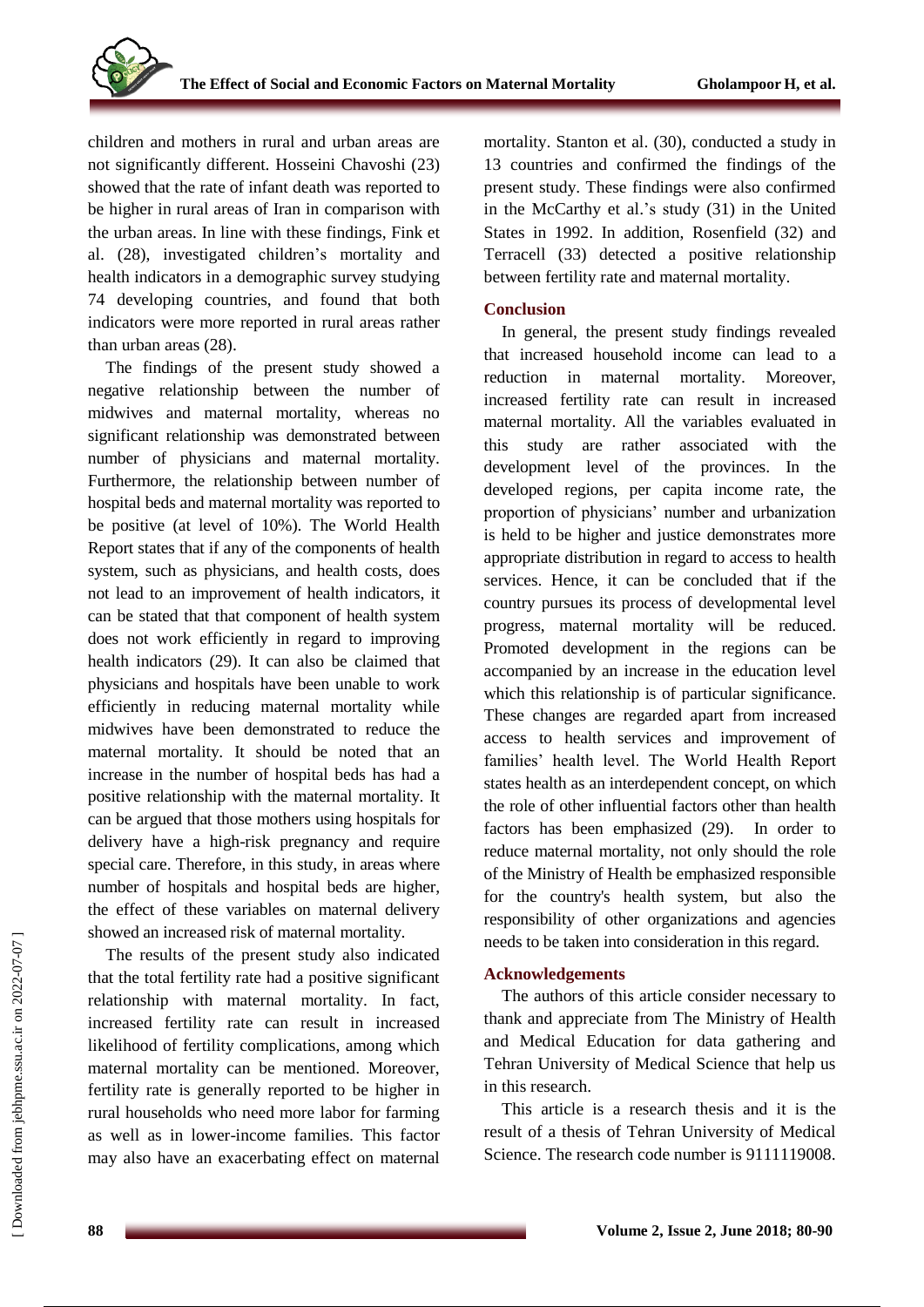

### **Conflicts of interest**

The author has no conflict interest.

### **Authors' contributions**

Gholampoor H and pourreza A designed research; Pourreza A conducted research; Heydari

### **References**

- 1) Sciences IUoM. Joint statement of UNICEF, WHO, UNFPA and world bank.Decrease of maternal mortality. 2001.
- 2) Shamshiri mH, H.Razavi,M.Eftekhar Ardabili,H.Majlesi,F. Public Health. 2, editor. Tehran: Arjmand pub; 2006.
- 3) valafar s. The national safe motherhood program: integration of maternal health care, especially midwives - GP. Tehran: Ministry of Health and Medical Education, 2009.
- 4) Ronsmans C, Graham WJ, group LMSSs. Maternal mortality: who, when, where, and why. The Lancet. 2006; 368(9542): 1189-200.
- 5) Organization WH. Maternal mortality in 2000: estimates developed by WHO, UNICEF and UNFPA: World Health Organization Geneva; 2004.
- 6) Say L, Chou D, Gemmill A, Tunçalp Ö, Moller A-B, Daniels J, et al. Global causes of maternal death: a WHO systematic analysis. The Lancet Global Health. 2014; 2(6): e323-e33.
- 7) Amani F, Kazemnejad A. Changing pattern of mortality trends in Iran, South, South-West Asia and World, 1970–2010. Iranian journal of public health. 2010; 39(3): 20-6.
- 8) Emamiafshar N, Jalilvand P ,Delavar B, Radpouyan L, Azemikhah A, Valafar S. National maternal surveillance system. Tehran: Tandis Publication. 2006.
- 9) Rad EH, Hadian M, Gholampoor H. Comparison the Effects of Health Indicators on Male and Fe-male Labor Supply, Evidence from Panel Data of Eastern Medi-terra¬ nean Countries 1995-2010. Iranian Journal of Public Health. 2014; 43(2): 221-8.
- 10) Organization WH. Global Health Observatory: (GHO): World Health Organization; 2013.

H analyzed data; Gholampoor H and Pourreza A wrote the paper; Gholampoor H had primary responsibility for final content. All authores read and approved the final manuscript.

- 11) Yearbook IS. Statistical Center of Iran. Tehran, Iran. 2013.
- 12) health Dm. Performance and achievements of the country care for the death of mother. 2010.
- 13) Mohammadinia N, Rezaei M, Sameizadehtoosi T, Rostaei F. Investigating the frequency and effective factors on maternal mortality in Sistan and Baluchistan Province, Iran, 2002-2009. The Iranian Journal of Obstetrics, Gynecology and Infertility. 2013; 16(44): 28-34.
- 14) Arellano M. Panel data econometrics. OUP Catalogue. 2003.
- 15) Wooldridge JM. Econometric analysis of cross section and panel data: MIT press ; 2010.
- 16) Keohane LM, Grebla RC, Mor V, Trivedi AN. Medicare Advantage Members' Expected Out-Of-Pocket Spending For Inpatient And Skilled Nursing Facility Services. Health affairs (Project Hope). 2015; 34(6): 1019-27.
- 17) Herteliu C, Ileanu BV, Ausloos M ,Rotundo G. Effect of religious rules on time of conception in Romania from 1905 to 2001. Human reproduction (Oxford, England). 2015.
- 18) Fiori F, Graham E, Feng Z. Geographical variations in fertility and transition to second and third birth in Britain .Advances in life course research. 2014; 21(1): 149-67.
- 19) Saxton P. Education and income: New York: Viking; 1961.
- 20) Homaie Rad E, Vahedi S, Teimourizad A, Esmaeilzadeh F, Hadian M, Torabi Pour A. Comparison of the effects of public and private health expenditures on the health status: a panel data analysis in eastern mediterranean countries. International journal of health policy and management. 2013; 1(2): 163-7.